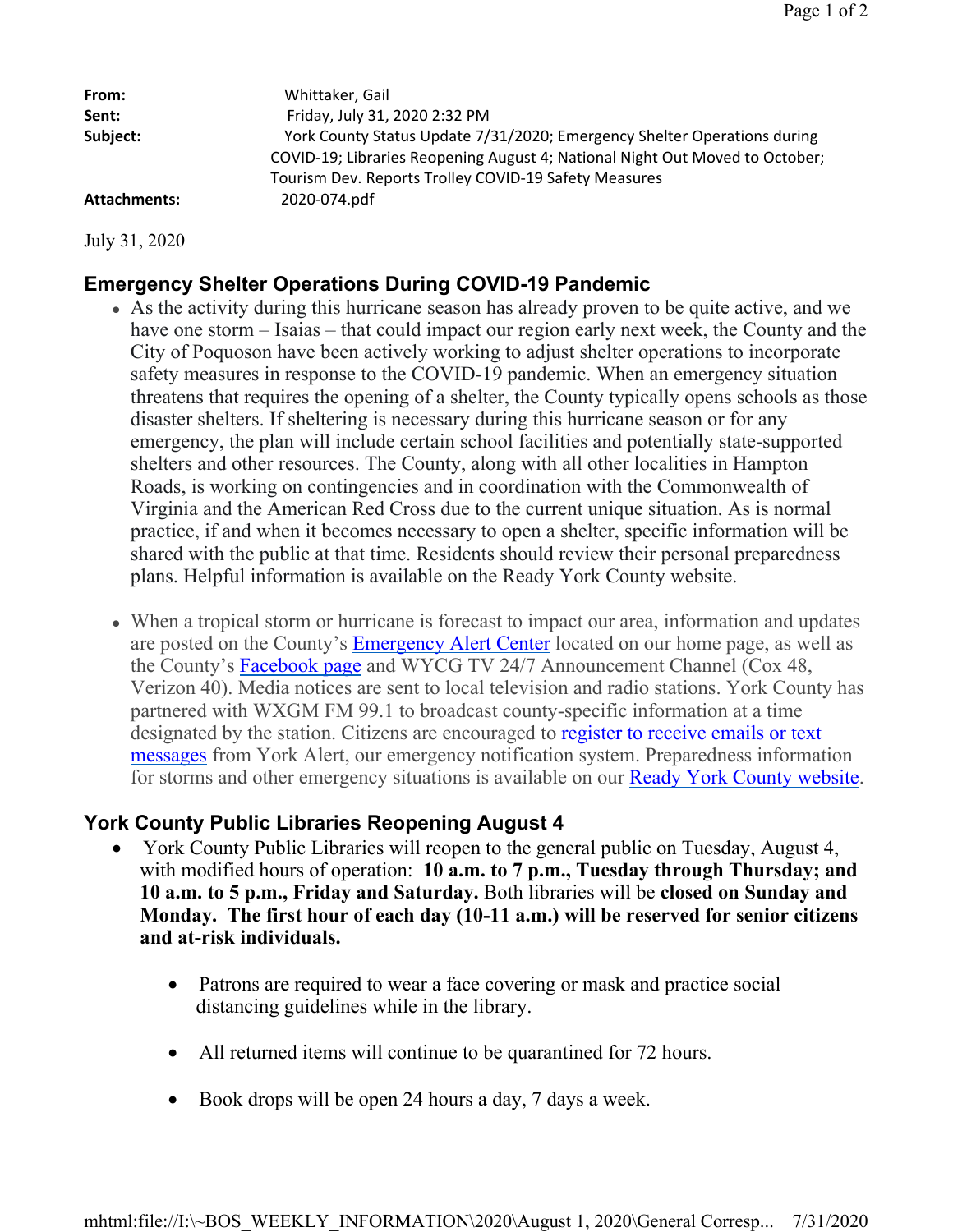- In-house programs, study rooms and meeting rooms will not be available at this time.
- Curbside pickup remains available to those who are not able to enter the building.

## **Tourism Development Reports Yorktown Trolley COVID-19 Safety Measures in Place; Ridership has Increased**

 The Yorktown Trolley Service continues to run daily, though the operations look a little different these days due to COVID-19. Since the delayed season start on June 15, policies and procedures have been put in place to ensure the safety of both passengers and drivers. Those added measure include the requirement of face masks, limited access and egress to the rear doors of the trolley (to reduce passenger/driver contact), the installation of hand sanitizing stations, a reduction in capacity by 50%, and the postage of signage encouraging social distancing and adherence to these requirements. In spite of the safety measures put in place, the trolleys have seen a steady increase in ridership as we move through the summer months. Additionally, we have contracted with a company to perform weekly electrostatic sanitizing of the interiors, which keeps surfaces sanitized for seven days. The treatment reduces the hourly interruption in services it would have required to have drivers manually sanitize those same high-touch areas. Equipment and materials have been ordered to bring the weekly sanitizing of the trolleys in-house in an effort to reduce costs. We look forward to the delivery of our newest trolley, which is scheduled to arrive in mid to late August.

## **National Night Out Moved to Tuesday, October 6**

• National Night Out, an annual community-building campaign that promotes law enforcement and community partnerships and neighborhood camaraderie (official website), is typically held on the first Tuesday in August. Due to the COVID-19 pandemic, this year's **National Night Out** has been **rescheduled for Tuesday, October 6**. Please contact the York-Poquoson Sheriff's Office at (757) 890-3630 if you would like deputies to join your neighborhood for National Night Out.

# **Board of Supervisors Work Session August 4**

• The next meeting of the Board of Supervisors is Tuesday, August 4, at 6:00 p.m., and is a work session. The agenda is available online. This meeting is being held remotely and broadcast live on WYCG-TV (Cox 46, Verizon 38) and on the York County website.

## Gail L. Whittaker

Public Information Officer/FOIA Officer York County Public Affairs (757) 890-3310 – desk (757) 890-3300 – main (757) 817-2665 – cell www.yorkcounty.gov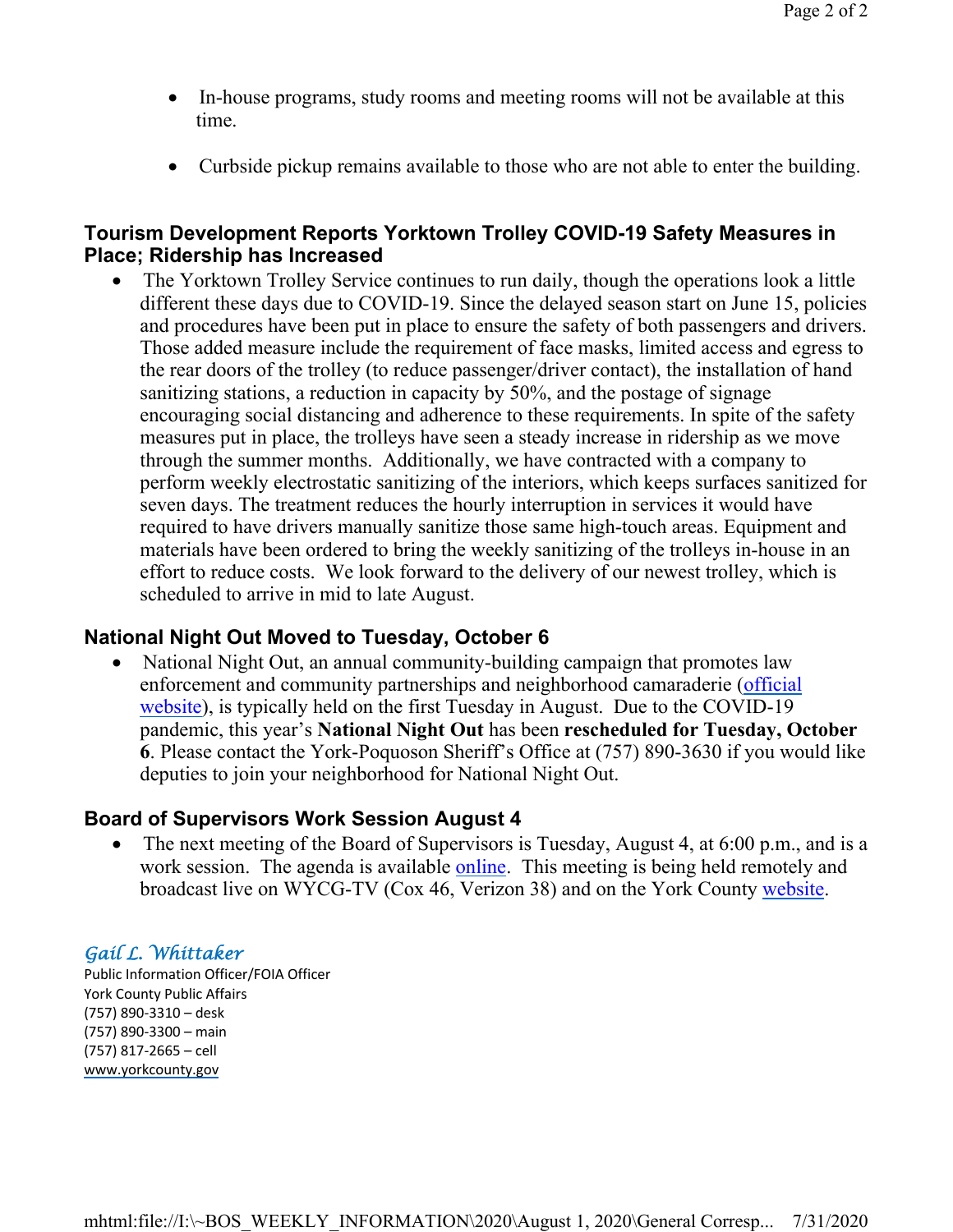

Commonwealth of Virginia Office of the Governor

# Executive Order

## **SIXTY-EIGHT (2020) AND ORDER OF PUBLIC HEALTH EMERGENCY EIGHT**

## **ADDITIONAL RESTRICTIONS ON THE EASTERN REGION DUE TO NOVEL CORONAVIRUS (COVID-19)**

#### **Importance of the Issue**

On June 30, 2020, Executive Order 67 and Order of Public Health Emergency Seven implemented Phase Three in the Commonwealth of Virginia. The Order continued to ease business, gathering, and traveling restrictions originally imposed by Executive Order 53 and Executive Order 55 issued in March of 2020. For many weeks, Virginia made progress in key measures of disease trends and healthcare capacity. In recent weeks, Virginia has experienced slight increases in case counts, percent test positivity, and hospitalizations. While, generally, our testing has increased, our supply of personal protective equipment is steady, and our hospital bed capacity remains stable, statewide hospitalizations and positive tests have slightly increased.

The slight increase in the statewide trends in percent test positivity and other health indicators is likely heavily driven by the significant recent positive case count increases in the Eastern Region. As of data available on July 27, 2020, test positivity rates in the Cities of Virginia Beach, Chesapeake, Norfolk, Suffolk, Portsmouth, and Hampton range from 9.9% to 18.6%. The Cities of Williamsburg, Newport News, Poquoson, James City County, and York County are experiencing increased test positivity of 8.7% compared to approximately 3.4% one month ago. The test positivity rate for the remainder of Virginia is trending at 6%.

Case counts in these jurisdictions are also steadily increasing. For example, between July 15, 2020 and July 25, 2020, the City of Virginia Beach reported an average of 103 new cases per day. On July 25, 2020, the City of Virginia Beach reported 329 new cases, more than triple the number reported the previous day. On July 25, 2020, the City of Chesapeake reported 126 new cases, the largest number it has ever reported for a single day. Since July 15, 2020, the City of Norfolk reported 919 new cases, averaging 90 cases per day. The Cities of Hampton and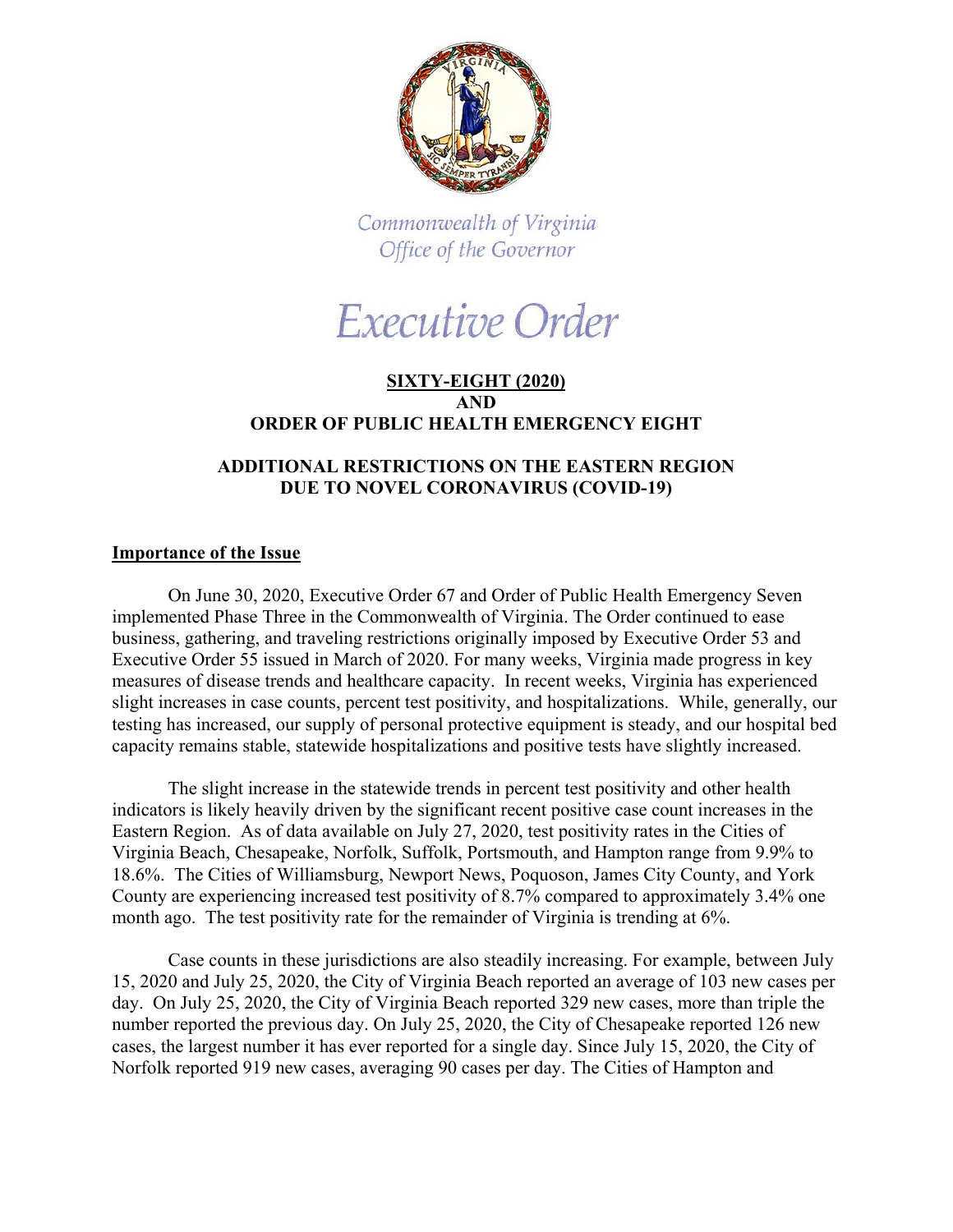Portsmouth also show trends of increasing cases, with the City of Portsmouth reporting 60 new cases on July 25, 2020, its largest daily total to date.

In addition to test positivity and increasing case counts, hospitalizations in these jurisdictions have been steadily increasing for several weeks, including the number of confirmed intensive care unit hospitalizations. Similarly, the number of visits to emergency rooms for COVID-like illness in these jurisdictions has increased steadily for several weeks, a marker of increased disease activity and individuals seeking care.

Moreover, reports from health directors in these jurisdictions show disturbing trends in connection with the increasing number of cases. There is a significant shift to a younger demographic with a marked increase in 20-29-year olds testing positive for COVID-19. Case investigations of positive individuals in those jurisdictions consistently show a pattern of increased socialization with extended (non-household) family and friends, such as birthdays, backyard barbeques and other celebrations, and gatherings amongst friends. Some of these jurisdictions have also noted businesses hosting crowds around bar areas. All case investigations of positive individuals in those jurisdictions involved a lack of social distancing or wearing facial coverings.

Considering this data and the related trends, additional measures are necessary in the affected jurisdictions to protect public health and to reduce the transmission of COVID-19.

#### **Directive**

Therefore, by virtue of the authority vested in me by Article V of the Constitution of Virginia, by § 44-146.17 of the *Code of Virginia*, by any other applicable law, and in furtherance of Amended Executive Order 51 (2020), and by virtue of the authority vested in the State Health Commissioner pursuant to §§ 32.1-13, 32.1-20, and 35.1-10 of the *Code of Virginia*, the following is ordered in the Cities of Virginia Beach, Chesapeake, Norfolk, Suffolk, Portsmouth, Hampton, Williamsburg, Newport News, Poquoson, James City County, and York County (Eastern Region):

#### **1. Additional Restrictions on Restaurants, Dining Establishments, Food Courts, Breweries, Microbreweries, Distilleries, Wineries, and Tasting Rooms**

- a. No alcoholic beverage shall be sold, consumed, or possessed on premises after 10:00 p.m. in any restaurant, dining establishment, food court, brewery, microbrewery, distillery, winery, or tasting room. Alcoholic beverages may be sold via delivery or take-out after 10 p.m., as permitted by existing regulations promulgated by the Virginia Alcoholic Beverage Control Authority and consistent with subparagraph b below.
- b. All restaurants, dining establishments, food courts, breweries, microbreweries, distilleries, wineries, and tasting rooms must close no later than 12:00 a.m.
- c. Indoor dining in restaurants, dining establishments, food courts, breweries,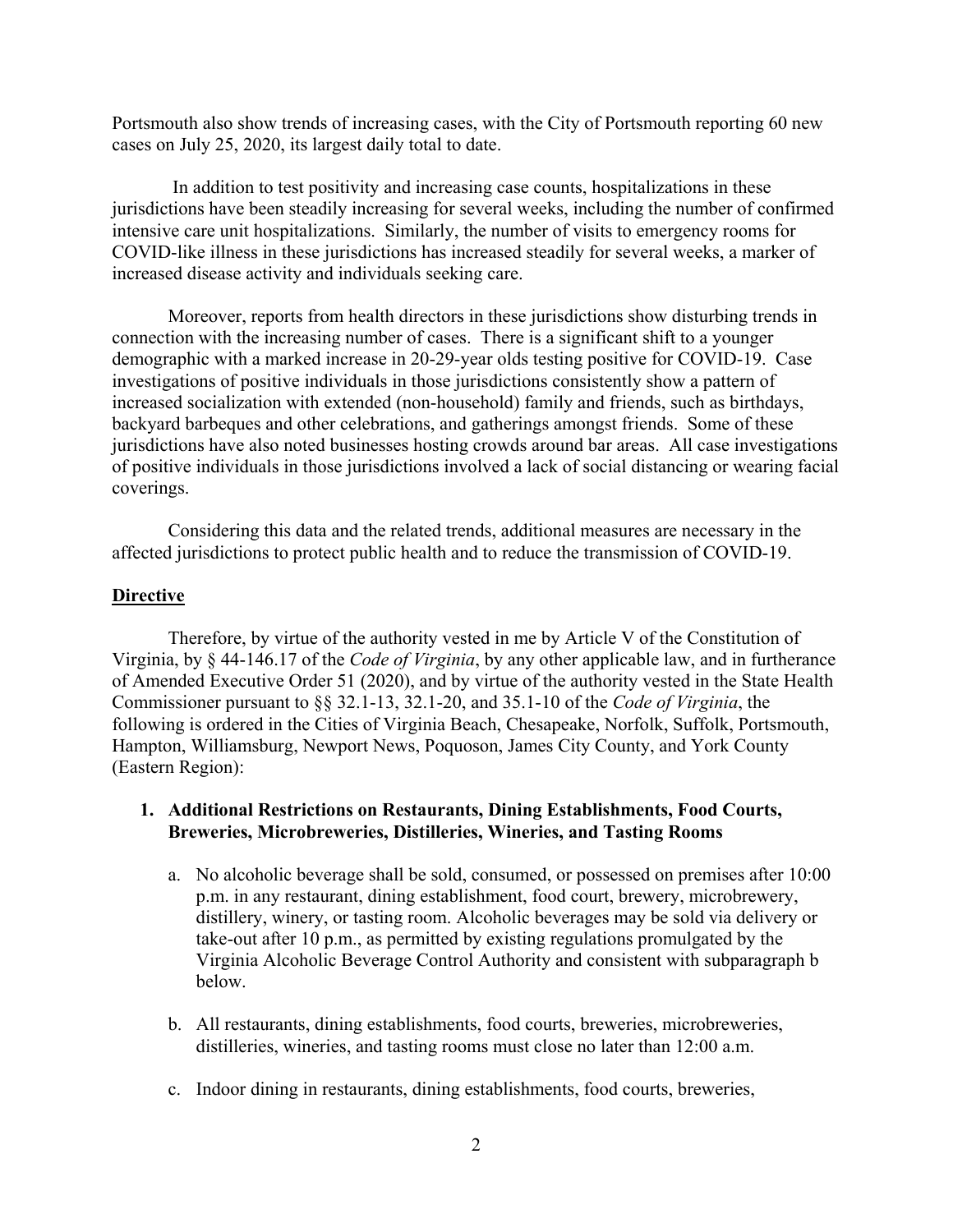microbreweries, distilleries, wineries, and tasting rooms may not exceed 50% of the lowest occupancy load on the certificate of occupancy.

d. All parties, whether seated together or across multiple tables, must be limited to 50 patrons or less.

Restaurants, dining establishments, food courts, breweries, microbreweries, distilleries, wineries, and tasting rooms must otherwise comply with the requirements in Executive Order 67 and Order of Public Health Emergency Seven.

### **2. All Public And Private In-Person Gatherings**

All public and private in-person gatherings of more than 50 individuals are prohibited. A "gathering" includes, but is not limited to, parties, celebrations, or other social events, whether they occur indoors or outdoors. The presence of more than 50 individuals performing functions of their employment is not a "gathering."

This restriction does not apply to the gathering of family members living in the same residence. "Family members" include blood relations, adopted, step, and foster relations, as well as all individuals residing in the same household or visiting such household pursuant to a child custody arrangement or order. Family members are not required to maintain physical distancing while in their homes

Nothing in this Order is intended to place further restrictions on religious services. As permitted in Executive Order 67 and Order of Public Health Emergency Seven, individuals may continue to attend religious services subject to the following requirements:

- a. Individuals attending religious services must be at least six feet apart when seated and must practice proper physical distancing at all times. Family members may be seated together.
- b. Mark seating and common areas where attendees may congregate in six-foot increments to maintain physical distancing between persons who are not Family members.
- c. Any items used to distribute food or beverages must be disposable, used only once and discarded.
- d. A thorough cleaning and disinfection of frequently-contacted surfaces must be conducted prior to and following any religious service.
- e. Post signage at the entrance that states that no one with a fever or symptoms of COVID-19 is permitted to participate in the religious service.
- f. Post signage to provide public health reminders regarding physical distancing,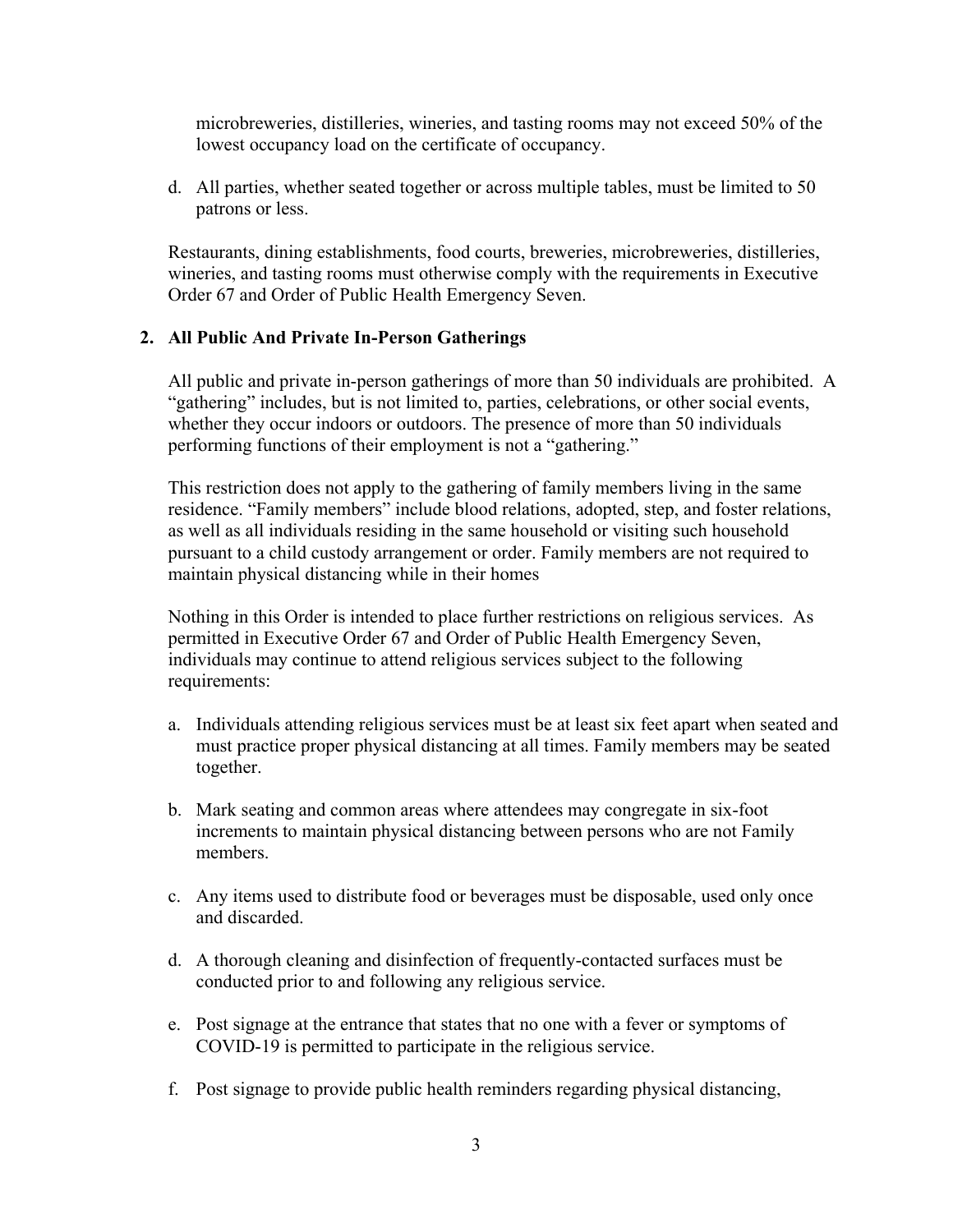gatherings, options for high risk individuals, and staying home if sick.

g. If religious services cannot be conducted in compliance with the above requirements, they must not be held in-person.

Further, any social gathering held in connection with a religious service is subject to the public and private in-person gatherings restriction of 50 individuals or less.

## **3. Enforcement**

- a. The Virginia Alcoholic Beverage Control Authority and Virginia Department of Health shall have authority to enforce paragraph 1 of this Order. Any willful violation or refusal, failure, or neglect to comply with this Order, issued pursuant to § 32.1-13 of the Code of Virginia, is punishable as a Class 1 misdemeanor pursuant to  $\S 32.1-27$ of the Code of Virginia. The State Health Commissioner may also seek injunctive relief in circuit court for violation of this Order, pursuant to § 32.1-27 of the Code of Virginia.
- b. Any agency with regulatory authority over a business listed in paragraph 1 may enforce this Order as to that business to the extent permitted by law.
- c. Violations of paragraph 2 of this Order shall be a Class 1 misdemeanor pursuant to  $\S$ 44-146.17 of the Code of Virginia.

#### **4. Exceptions**

Nothing in the Order shall limit: (i) the provision of health care or medical services; (ii) access to essential services for low-income residents, such as food banks; (iii) the operations of the media; (iv) law enforcement agencies; or (v) the operation of government.

#### **5. Executive Order 67 and Order of Public Health Emergency Seven**

Executive Order 67 and Order of Public Health Emergency Seven is still effective in the Eastern Region to the extent its provisions do not conflict with the provisions in this Order. Where any such conflict exists, this Order controls.